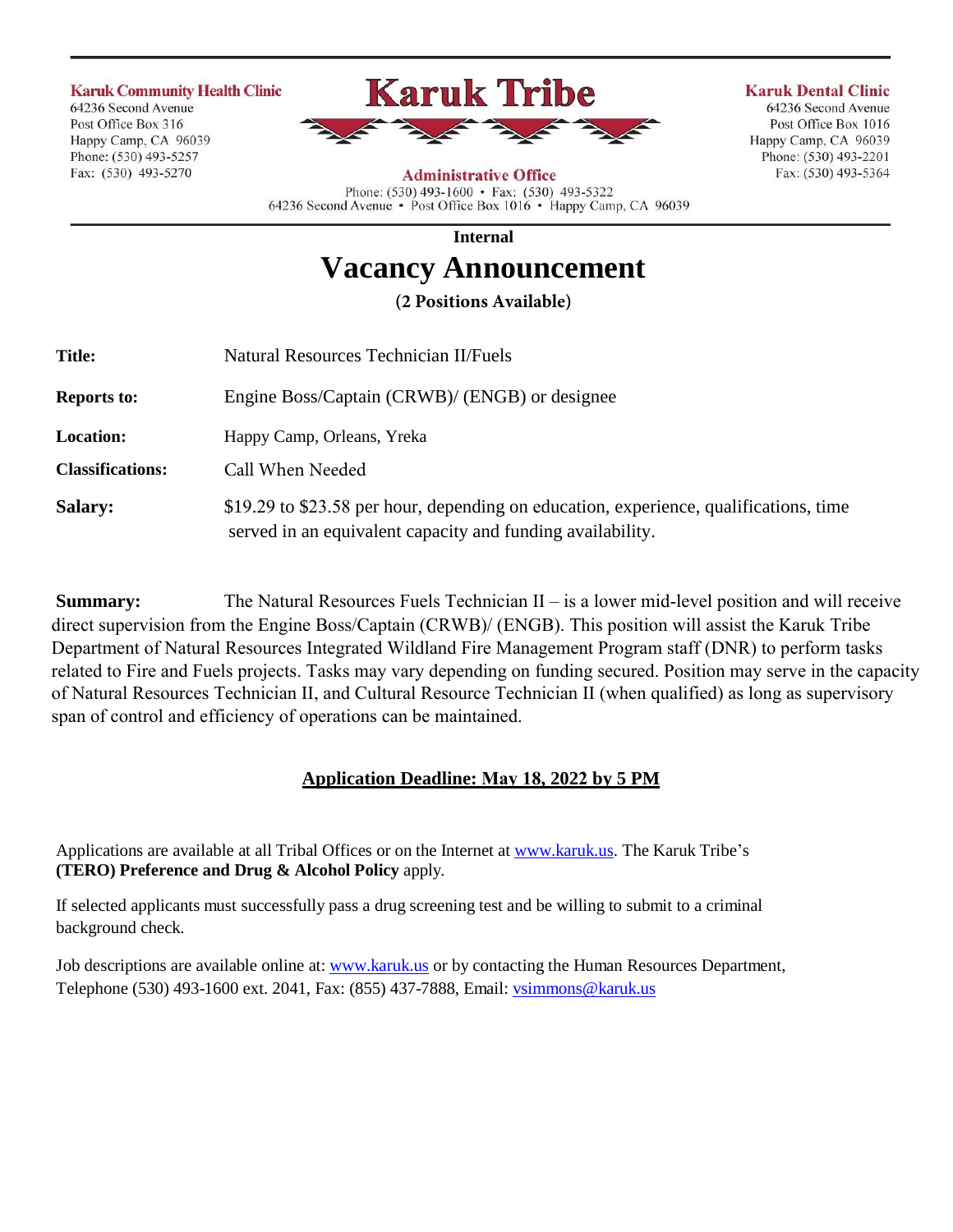**Karuk Community Health Clinic** 64236 Second Avenue

Post Office Box 316 Happy Camp, CA 96039 Phone: (530) 493-5257 Fax: (530) 493-5270



**Karuk Dental Clinic** 64236 Second Avenue Post Office Box 1016 Happy Camp, CA 96039 Phone: (530) 493-2201 Fax: (530) 493-5364

**Administrative Office** Phone: (530) 493-1600 • Fax: (530) 493-5322 64236 Second Avenue • Post Office Box 1016 • Happy Camp, CA 96039

# **POSITION DESCRIPTION**

| <b>Title:</b>           | Natural Resources Technician II / Fuels                                                                                                           |
|-------------------------|---------------------------------------------------------------------------------------------------------------------------------------------------|
| <b>Reports To:</b>      | Engine Boss/Captain (CRWB)/ (ENGB) or designee                                                                                                    |
| <b>Location:</b>        | Happy Camp, Orleans, Yreka                                                                                                                        |
| <b>Classifications:</b> | Call When Needed                                                                                                                                  |
| <b>Salary:</b>          | \$19.29 - \$23.58 per hour, depending on education, experience, qualifications, time served in<br>an equivalent capacity and funding availability |

**Summary:** The Natural Resources Fuels Technician II – is a lower mid-level position and will receive direct supervision from the Engine Boss/Captain (CRWB)/ (ENGB). This position will assist the Karuk Tribe Department of Natural Resources Integrated Wildland Fire Management Program staff (DNR) to perform tasks related to Fire and Fuels projects. Tasks may vary depending on funding secured. Position may serve in the capacity of Natural Resources Technician II, and Cultural Resource Technician II (when qualified) as long as supervisory span of control and efficiency of operations can be maintained.

## **Responsibilities:**

- 1. Shall coordinate, oversee, and implement the maintenance of all fuels related equipment as assigned.
- 2. Shall coordinate, oversee, and implement in unit prep, flagging, cutting line, chainsaw operations, pile construction and burning as assigned.
- 3. Shall maintain assigned equipment such as PPE, chainsaws, and tools in good condition and working order, and report defective equipment to supervisor immediately.
- 4. Shall attend all training sessions needed to meet employment position requirements for fire response.
- 5. Shall attend and complete assigned training courses.
- 6. Shall work cooperatively with Natural Resources staff, other tribes, agencies, partner organizations and the public.
- 7. Shall maintain professional conduct throughout all work assignments.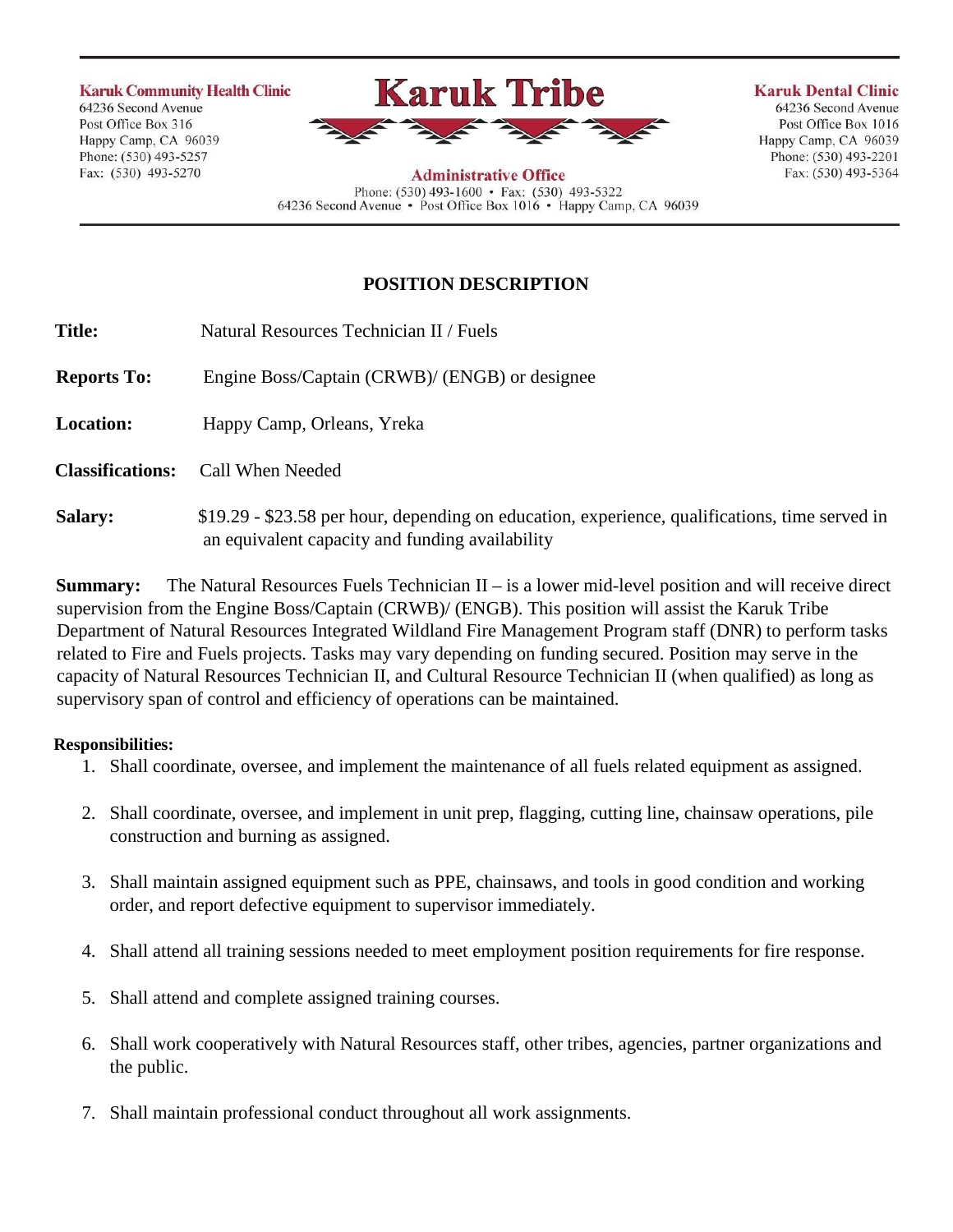- 8. Shall communicate with supervisor, receive orders and implement assignments as directed.
- 9. Shall work closely with fellow crewmembers to exceed expectations in relation to work quality, quantity and the appropriate code of conduct.
- 10. Shall be willing to travel on work assignments, this includes driving during the course of work as licensed and insurable.
- 11. Shall ensure you completely fill out and sign all appropriate documents and timecards in an accurate and timely manner.
- 12. Shall be willing to assist with activities within the scope of the department's mission as directed.
- 13. Shall remain available for emergency response assignment under tribal employment policies.
- 14. Shall be polite and accept other position related job duties as assigned.

#### **Qualifications:**

- 1. Demonstrates the ability to work effectively with Native American people in culturally diverse environments.
- 2. Exhibits the ability to manage time well and work under stressful conditions with an even temperament.
- 3. Displays the ability to establish and maintain harmonious working relationships with other employees and the public.
- 4. Demonstrates the ability to understand and follow oral and written instructions.
- 5. Demonstrates the ability to make sound and independent judgements in a potentially stressful environment.
- 6. Must Complete Pack test at the arduous level within 30 days of scheduled Physical. The pack test consists of completing a 3 mile walk with 45lbs in 45 minutes or less annually as a condition of continued employment.

### **Requirements:**

- 1. Education and/or experience
- a. High school diploma or equivalent; or
- b. An equivalent combination of education and related experience will be considered for all grades.
- 2. Required Training: L-280, S-290, S-211, IS-800, S-212, S131
- 3. Required Training: S-130, L-180, S-190, I-100, IS-700,
- 4. Must have a completed task book as a Fire Fighter Type 1 and FAL2.
- 5. Must have the ability to work long hours for extended periods away from home.